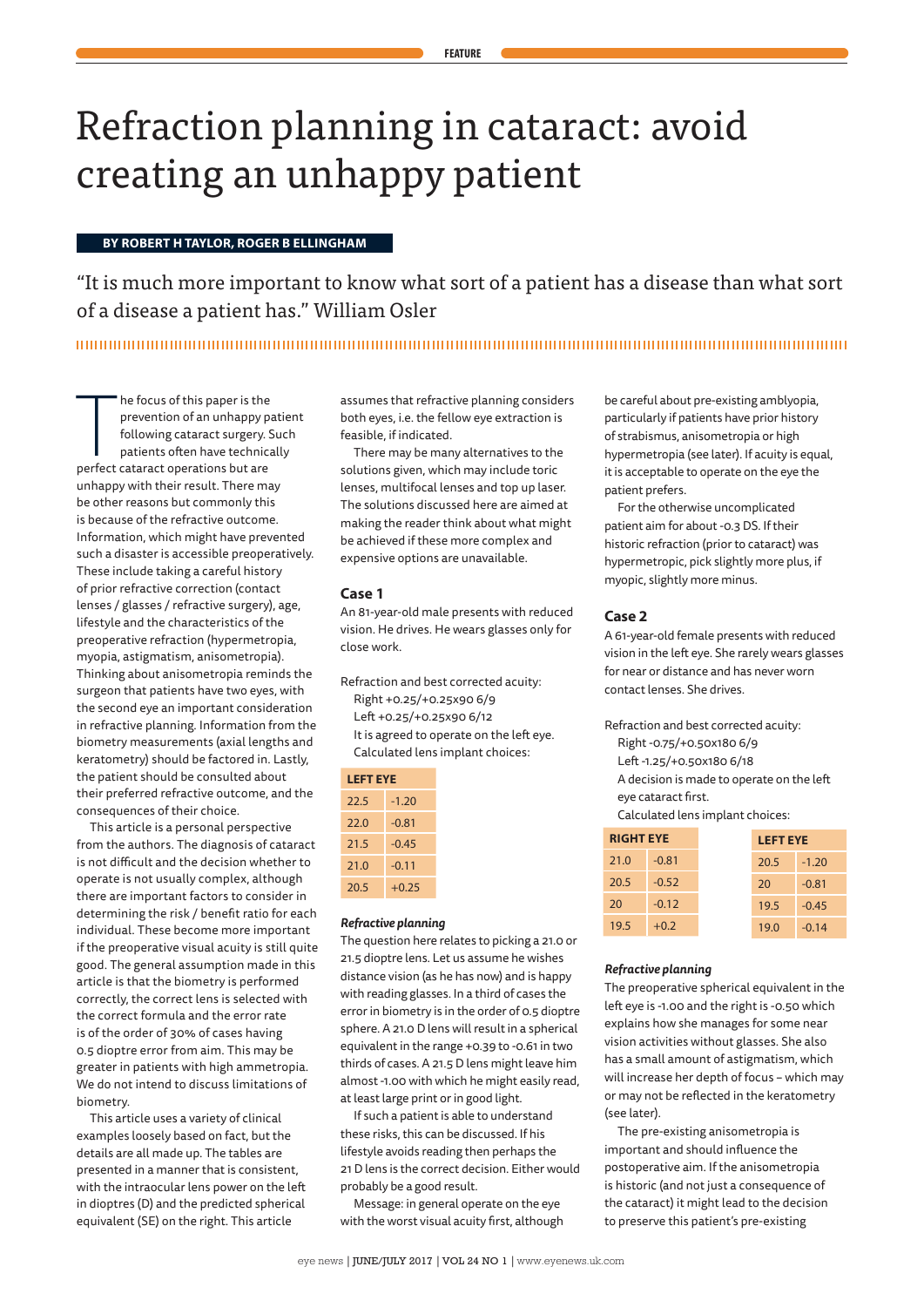anisometropia and aim for -1.00 spherical equivalent in the left eye and -0.3 in the right. In this scenario, warnings need to be given to ensure she understands that distance vision may appear blurred postoperatively in the left eye. In addition the pre-existing glasses-independence may not be recreated – particularly if the keratometry does not reflect the astigmatism.

Patients are often under the impression that they will be glasses independent after routine cataract surgery. This may be the case, but is not guaranteed.

The biometry calculation reflects the preexisting anisometropia with a lower power dioptre lens for emmetropia in the left eye. It is worth checking the axial lengths are consistent with this as well (the more myopic eye should be longer). Index myopia may create or neutralise a pre-existing anisometropia, which might influence your refractive aim.

Assuming there is no particular demand from the patient to have both eyes the same, then using the same dioptre lens for each eye is attractive, probably a 20.0 D lens implant in this example. This philosophy rarely leads to postoperative intolerance as the result reflects the preoperative anisometropia, to which the patient has often adapted in their life time.

# **Case 3**

A 73-year-old man presents with difficulty driving at night. He has required frequent changes in glasses over the last two years. His first glasses were for reading when 45-years-old.

Current refraction and best corrected acuity:

Right -3.00/+0.50 x180 6/12 Left -3.00/+0.50x175 6/18 Calculated lens implant choices:

| <b>LEFT EYE</b> |         |  |
|-----------------|---------|--|
| 24.5            | $-2.0$  |  |
| 74.0            | $-1.9$  |  |
| 23.5            | $-1.58$ |  |
| 23.0            | $-1.23$ |  |
| 22.5            | $-0.81$ |  |
| 22.0            | $-0.52$ |  |
| 21.5            | $-0.12$ |  |
| 21.0            | $+0.23$ |  |

#### *Refractive planning*

The history is important. The first glasses used were for reading, suggesting that the myopia is secondary to cataract formation (index myopia). This is a good example of where looking at the biometry measurements before making a lens choice

is worthwhile. Although not displayed, the history would imply index myopic change. The lens implant calculations seem to suggest a normal axial length. This patient group usually dislike having to wear distance glasses, are often seen in the clinic not wearing glasses, and are usually relieved to find that you can aim for unaided distance focus postoperatively. In this scenario, patients have to be warned that they will need reading glasses. In the experience of the authors such patients rarely read unaided preoperatively but it is worth checking.

If it is agreed to aim for unaided distance focus, the readings again fall between choosing a 22.0 or 21.5 D lens. Some patients will guide you as to which of the two choices is preferred.

If both eyes are similar, one option is to operate on the dominant eye first and aim for nearer zero, and on operating on the non-dominant eye, aim to be a fraction more myopic, but this all depends on the exact biometry calculations and patient preference.

#### **Case 4**

A 65-year-old librarian presents with difficulty seeing small print. She has worn glasses since she was a teenager. She reads unaided.

Best corrected acuity:

-3.00/+0.50 x180 6/12

-3.00/+0.50x175 6/12

Calculated lens implant choices:

| <b>RIGHT EYE</b> |         |  |
|------------------|---------|--|
| 20.0             | $-2.10$ |  |
| 19.5             | $-1.83$ |  |
| 19.0             | $-1.55$ |  |
| 18.5             | $-1.28$ |  |
| 18.0             | $-0.83$ |  |
| 17.5             | $-0.51$ |  |
| 17.0             | $-0.32$ |  |
| 16.5             | $+0.15$ |  |

#### *Refractive planning*

It is impossible to predict what sort of postoperative refraction this patient might choose. A discussion is required. An obvious option is to aim for a degree of myopia so that the patient will again read without glasses. If this is the aim it may not be necessary to aim for a similar spherical equivalent, as usually about -2.00 spherical equivalent is sufficient for comfortable reading. If a patient reads without glasses, particularly if they read late into the night, and then chooses to aim for an emmetropic end result, it is important to have them understand that they are unlikely to read

without glasses post-op. Some patients struggle to comprehend this as they have always read easily without glasses in the past.

Patients often have a slight underlying anisometropia, which may be masked by index changes. This is another example where it is important to check the axial lengths and keratometry readings. If there is anisometropia, the lenses chosen should be selected to respect this. If patients are undecided, the fall back position is to leave them myopic enough to read without glasses, so in this example 20.0 D for -2.10 spherical equivalent. Note it is rarely necessary to leave patients with -3.00, particularly if there is a small amount of corneal astigmatism.

If the cataract is unilateral this raises a different problem. If the patient prefers to aim for emmetropia this might create a problem postoperatively with binocular balance. There are a number of options, which include correcting the myopia in the unoperated eye with a contact lens, or proceeding to extraction in the second eye to balance the eyes. Warning the patient of these difficulties is essential.

# **Case 5**

A 66-year-old female presents with reduced vision in both eyes. She gives a history of wearing glasses as a child but no surgery or patching.

Refraction and best corrected acuity: +5.00/+0.50 x180 6/18 right +5.00/+0.50 x180 6/12 left

| <b>RIGHT EYE</b> |         |  |
|------------------|---------|--|
| Hoffer O         | AL 21.5 |  |
| 31.0             | $-1.50$ |  |
| 30.5             | $-1.20$ |  |
| 30.0             | $-0.81$ |  |
| 29.5             | $-0.45$ |  |
| 29.0             | $-0.11$ |  |
| 28.5             | $+0.23$ |  |
| 28.0             | $+0.59$ |  |

This patient presents a number of potential problems that need careful consideration. The patient has a lot to gain from cataract surgery including eliminating her undesirable hypermetropia. In theory there is the magnification of hypermetropia that may be beneficial if there is co-existing macular disease. Warning patients of lack of magnification is prudent, even if this is rarely a problem.

Enquiry should be made about amblyopia (sometimes termed by patients as lazy eye). Patients may give a good history of this,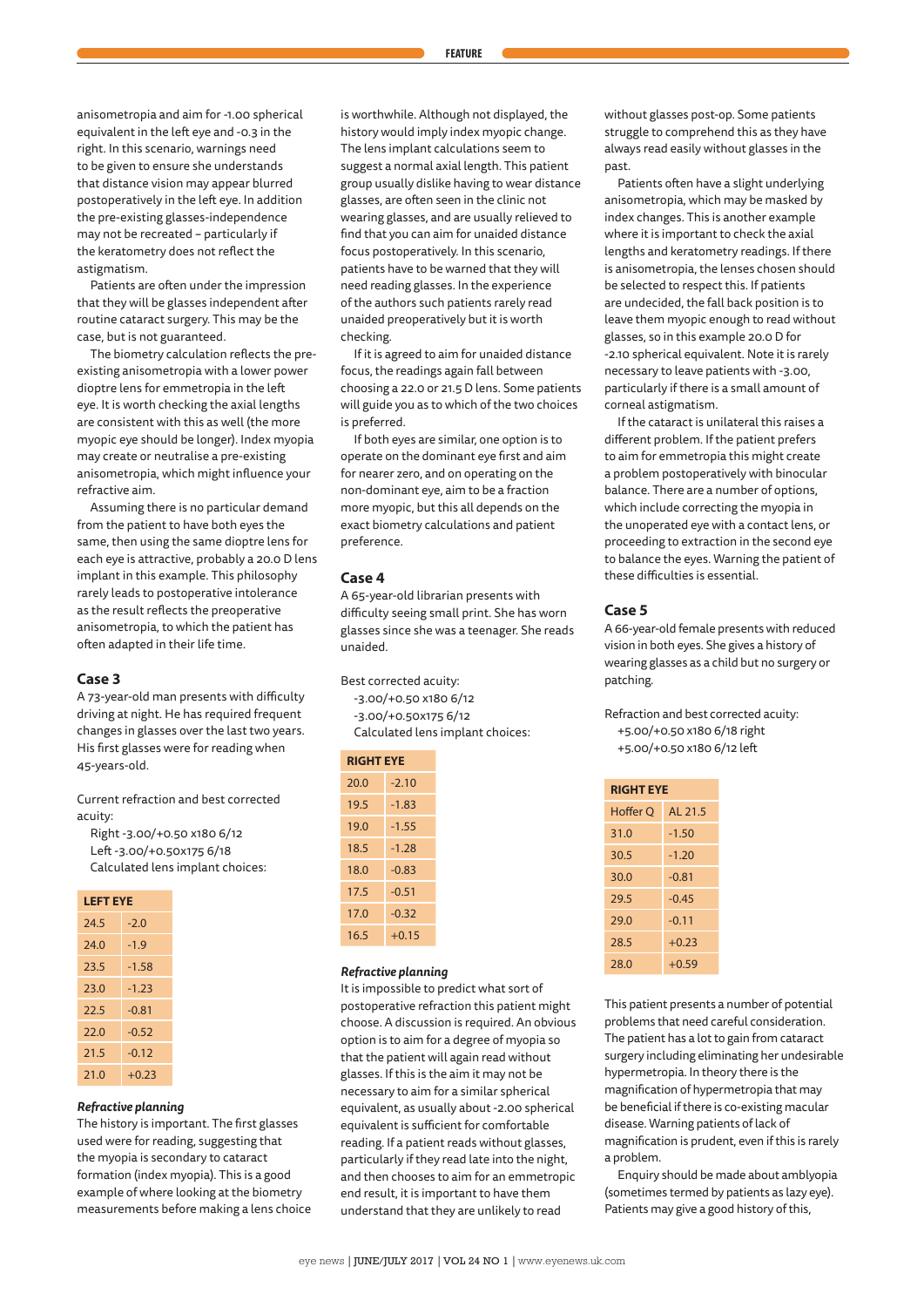although some patients are unaware of its presence. If the cataract is not too severe confirmation of normal binocular vision is helpful as patients with hypermetropia may have an eso deviation. Some binocular tests become unreliable if cataract is advanced or unilateral.

The second potential problem is the presence of a manifest strabismus. This may not be obvious from initial inspection and again a history of strabismus is sometimes not present. Confirmation of aligned eyes with a cover test is reassuring. Further workup, for example assessment of suppression, binocular vision and ocular alignment, would be encompassed by an orthoptic report.

Cataract surgery in the presence of binocular vision abnormalities can lead to large angle strabismus or intractable double vision. As a general rule, operate on the better potential eye and if the history is vague, the eye with the longer axial length (in hypermetropia) and or least corneal astigmatism, and warn patients of these risks.

Calculated lens implant choices:

#### *Refractive planning*

This patient gives no history of strabismus surgery or patching so probably has normal binocular vision. In addition, her refraction is equal (axial lengths should be checked to exclude axial anisometropia masked by index myopic shift).

In the absence of a large corneal astigmatism, the choice of a 29.0 D lens would seem to be appropriate. Note the use of Hoffer Q formula because of the short axial length [1].

# **Case 6**

A 65-year-old female complains of reduced vision. She gives a history of reduced vision in the left eye all her life. She has had no strabismus surgery.

Refraction and best corrected acuity: -0.25/+0.75x180 6/18 +4.00/+2.00x180 6/60 Biometry right eye: SRK-T

| Axial length | 22mm    |
|--------------|---------|
| 74.0         | $-1.2$  |
| 23.5         | $-0.81$ |
| 23.0         | $-0.52$ |
| 22.5         | $-0.12$ |
| 22.0         | $+0.35$ |
| 21.5         | $+0.72$ |
| 21.0         | $+1.1$  |

# Biometry left eye: Hoffer Q

| Axial length | 20 <sub>mm</sub> |
|--------------|------------------|
| 29.5         | $-1.2$           |
| 29.0         | $-0.81$          |
| 28.5         | $-0.52$          |
| 28.0         | $-0.12$          |
| 27.5         | $+0.35$          |
| 27.0         | $+0.72$          |
| 26.5         | $+1.1$           |

The suspicion is that the left eye is amblyopic. If so, it should have a shorter axial length, which is confirmed. As outlined above, the risk of proceeding to cataract surgery in the left eye first would be intractable double vision. This is less of a problem if the eyes are aligned with binocular functions. Any manifest deviation would be a contraindication to proceeding to cataract surgery in the left eye first. This is because cataract surgery might improve the acuity in the left eye to a level superior to the right eye and could anti-suppress the left eye leading to intractable double vision, i.e. double vision that persists even after subsequent cataract surgery to the right eye.

The right eye has reduced vision. If we assume this is due to cataract, the recommendation would be to proceed to cataract surgery for the right eye first.

#### *Refractive planning*

The right eye is planned first, as outlined above, and the aim would be emmetropia. The K readings are not presented, but the spectacle astigmatism power is low so let us assume that the K readings reveal less than 1 dioptre of corneal astigmatism. As the patient is likely to have been hypermetropic until the onset of cataract, a lens choice of 22.5 might be reasonable. For planning the left eye, the pre-existing anisometropia should be respected and the fact that the left eye is probably amblyopic makes the choice less critical. A 27.5 or 27 power lens could be chosen to maintain the direction of the pre-existing anisometropia, if not its magnitude.

Although it is tempting to push up the myopic end result if patients wish for a reading vision outcome, it is sometimes not tolerated well in patients who have always been hypermetropic.

#### **Case 7**

A 54-year-old female presents with worsening vision in the left eye. She has worn single vision glasses for driving since early adulthood, and more recently changed to full time varifocal glasses wear. She wishes to have uncorrected distance vision.

Refraction and best corrected acuity: -2.00/+2.00x85 6/6 -1.75/+2.00x95 6/12 K1 42.00 D K2 44.00 @95 left eye Calculated lens implant choices:

| <b>LEFT EYE</b> |         |  |
|-----------------|---------|--|
| 22.5            | $-1.20$ |  |
| 22.0            | $-0.81$ |  |
| 21.5            | $-0.45$ |  |
| 21.0            | -0.1    |  |

#### *Refractive planning*

This case is similar to Case 2, although there is more astigmatism which is reflected in the K readings, and the history of requiring distance correction. The patient's preference is for good uncorrected distance vision but this is unlikely to be achieved with 2 D of corneal astigmatism. While on-axis incisions or toric lens implants are options, let us assume that these are unavailable.

This patient's most positive meridian is +0.25 D in the left eye, zero in the right eye. The initial lens to choose might appear to be 21.5 D for a postoperative spherical equivalent of -0.45 D. However, given her degree of astigmatism, this would create a hypermetropic meridian. Therefore, selecting a 22.0 D lens would be more logical.

This same principle applies if the overall myopia is greater. See next case.

#### **Case 8**

A 60-year-old patient presents with reducing vision as a result of cataract. He has worn contact lenses for many years and reading glasses over the top. He requests good unaided visual acuity at distance in the operated eye and understands that he will need reading glasses, which he will use while continuing with his contact lens in the un-operated eye.

Refraction and best corrected acuity: Right -10.00/+2.00x90 6/18 Left -10.00/+2.00x90 6/9 K1 42.00 D K2 44.00 @90 each eye

#### *Refractive planning*

Aim for a myopic spherical equivalent of half the corneal astigmatism power which, in this case, is  $-(+2.00/2) = -1.00$ . Remember that biometry is

# 

**"Patients are often under the impression that they will be glasses independent after routine cataract surgery. This may be the case, but is not guaranteed."**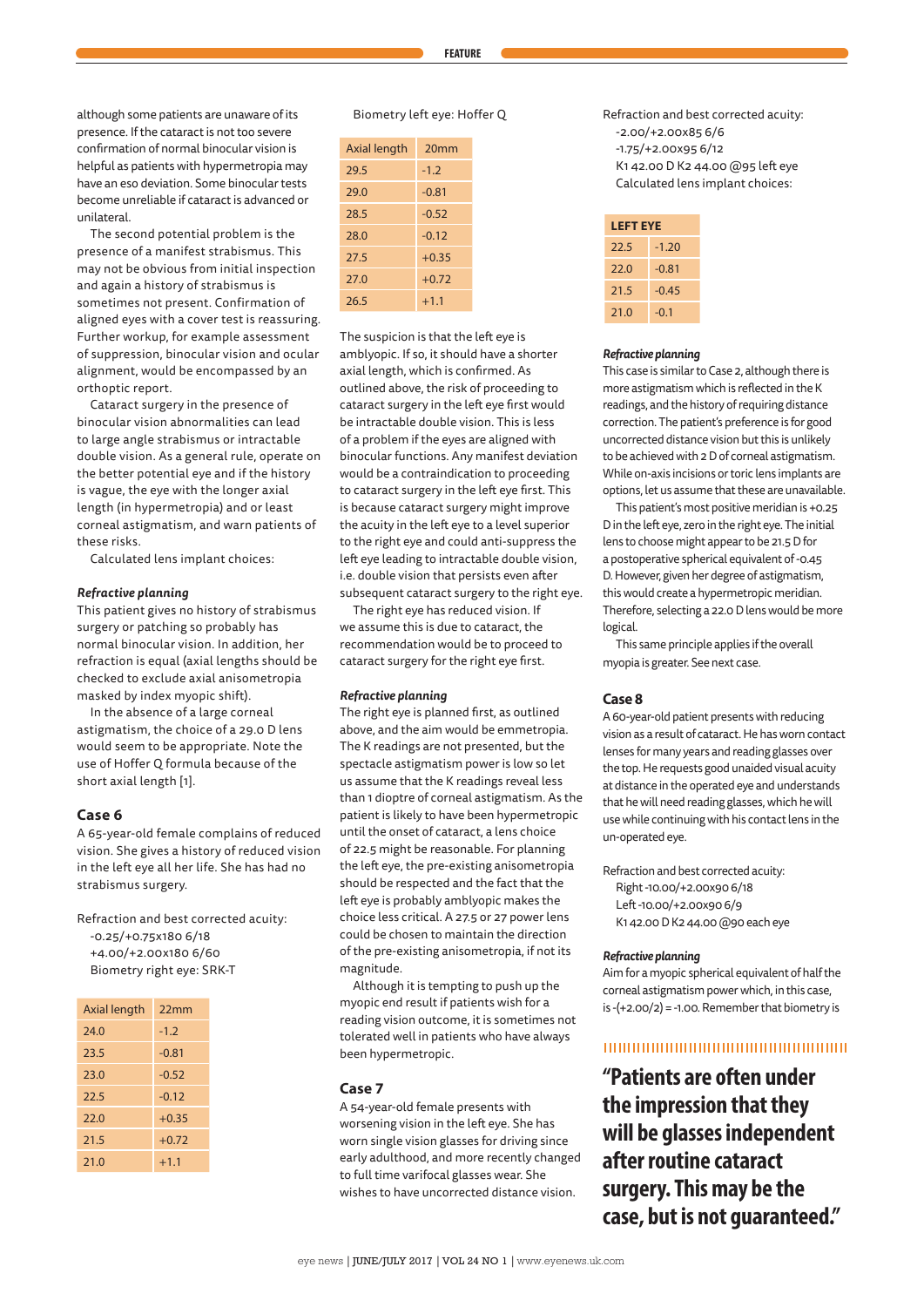less accurate in higher axial lengths so it is wise to leave more room for error and counsel the patient accordingly.

This case is uncommon as most myopes have a degree of anisometropia. By reflecting this in the refractive planning, a useful all round uncorrected acuity can be achieved, assuming the degree of astigmatism is not large. Some patients prefer to continue in glasses and have used their myopia on occasion to see close up (perhaps unlikely if minus 10 but always worth asking). If this is the case aiming for a spherical equivalent of between -1.0 and -2.0 (depending on corneal astigmatism and anisometropia) may be a better option. A set of varifocals is usually well tolerated.

Some moderately myopic presbyopic patients (around -4.00 D), have adapted to enjoy the unaided near magnification that their refractive error enables. It is worth checking that they would not miss this magnified near vision if given an emmetropic outcome with cataract surgery. A clue to this pitfall is to observe whether they look over the top of their glasses when they are given fine detail to examine (for example the consent form).

# **Case 9**

A 64-year-old man presents with reduced vision as a result of cataracts. He has worn glasses since age seven years and currently wears varifocals. He has no strong preference about glasses postoperatively.

Refraction and best corrected acuity: -10.00/+1.00x180 6/12

-6.00/+1.50x160 6/9

| <b>RIGHT EYE</b>    |         |  |
|---------------------|---------|--|
| <b>Axial Length</b> | 26.5mm  |  |
| 17.0                | $-3.19$ |  |
| 16.5                | $-2.84$ |  |
| 16.0                | $-2.51$ |  |
| 15.5                | $-2.22$ |  |
| 15.0                | $-1.9$  |  |
| 14.5                | $-1.58$ |  |
| 14.0                | $-1.23$ |  |
| 13.5                | $-0.81$ |  |
| 13.0                | $-0.52$ |  |
| 12.5                | $-0.12$ |  |

#### *Refractive planning*

The pre-existing refraction is reflected in the different axial lengths of the two eyes. An option is to aim to preserve this difference in the planning and aim for approximately -2.5 in the right eye and -0.3 in the left eye. With these measurements a 15.5 D lens in each eye would probably be ideal. Note the symmetry in the intraocular lens choice.

In this case, one danger is in doing the right eye first and leaving the spherical equivalent at zero or minimally myopic. This leaves no

| <b>LEFT EYE</b> |         |
|-----------------|---------|
| Axial length    | 24.50mm |
| 19.5            | $-3.19$ |
| 19.0            | $-2.84$ |
| 18.5            | $-2.51$ |
| 18.0            | $-2.22$ |
| 17.5            | $-1.9$  |
| 17.0            | $-1.58$ |
| 16.5            | $-1.23$ |
| 16.0            | $-0.81$ |
| 15.5            | $-0.52$ |
| 15.0            | $-0.12$ |

room for manoeuvre for the left eye as a hypermetropic error on the left is undesirable, and leaving the same degree of low myopia or emmetropia as on the right may lead to binocular intolerance, as the pre-existing anisometropia is eliminated.

# **Case 10**

A 55-year-old lady presents with symptomatic early cataract. She does not wear glasses or contact lenses at all and prior to the cataract developing was happy with her unaided vision.

Refraction and best corrected acuity: -0.5/+0.25x90 6/9

-0.75DS 6/12 Left eye K1 38.0 D K2 39.0 D@90

| 24.5 | $-2.0$  |
|------|---------|
| 24.0 | $-1.9$  |
| 23.5 | $-1.58$ |
| 23.0 | $-1.23$ |
| 22.5 | $-0.81$ |
| 22.0 | $-0.52$ |
| 21.5 | $-0.12$ |
| 21.0 | $+0.23$ |
| 13.0 | $-0.52$ |
| 12.5 | $-0.12$ |

#### *Refractive planning*

This case is fraught because the patient is young and very symptomatic and expects not to be needing any refractive aids. She has not told you that she had laser refractive surgery for low myopia 10 years ago. A clue is present in that the K readings (presented in dioptres) are low. Her presbyopia has developed coincident with the small and asymmetric index myopic change that has been preserving her unaided near vision in the left and distance vision in the right remains well preserved. Her left eye now has sufficient nuclear cataract to interfere with her reading and interfere with the clarity of vision in the right eye for distance.

The assumptions in the lens implant calculations are invalidated with prior

refractive surgery and adjustments must be made (which are not within the remit of this article) [2]. Following the calculations without adjusting for the prior surgery is likely to lead to a hypermetropic outcome and an unhappy patient. Counselling the patient about the increased chance of a refractive surprise is crucial prior to surgery. The patient should be prepared for the possibility that a second procedure might be needed to correct any postoperative refractive error once the refraction has stabilised, i.e. may need to wear glasses or contact lenses. Multiple postoperative visits may also be necessary. Lastly the patient needs to have her presbyopia explained, as glasses will be required for near, if she requests distance vision. Leaving her slightly myopic in the left eye maybe an option, particularly because of the difficulty with biometry calculations following refractive laser, but again the patient needs to understand that unaided distance acuity will remain reduced.

### **Conclusion**

This article has aimed to point out some of the common scenarios that lead to a patient unhappy with the refractive outcome after cataract surgery. The cases are not exhaustive, and sometimes multiple factors are present in one patient. We have chosen not to discuss toric lens implants or multifocals, as it would overcomplicate the discussion and there are many circumstances where such premium lenses are unavailable. We aim to assist surgeons in their early careers rather than experienced refractive cataract surgeons. In any cataract surgical plan, always consider the patient and their preferences as a whole, and the way in which both eyes function together. Recognise for each individual their needs and desired outcome. Often small adjustments to lens power choices, combined with the multifocality of low astigmatism and preservation of small amounts of anisometropia, can lead to very happy patients free from refractive aids. Managing expectations is extremely important as even the best plan may not produce the desired outcome.

Follow the acronym PHAKO:

| Plan:                        | Plan IOL choice, patient    |
|------------------------------|-----------------------------|
|                              | preferences                 |
| History:                     | Myope, hypemetropia,        |
|                              | astig, presbypia, contacts, |
|                              | laser                       |
| Anisometropia:               | Old refractions / axial     |
|                              | lengths                     |
| <b>K</b> Readings ( $k's$ ): | Corneal astigmatism         |
|                              | power, axis                 |
| Overview:                    | Loss of near sight in       |
|                              | myopes, amblyopia, tropia,  |
|                              | myopic astigmatism.         |